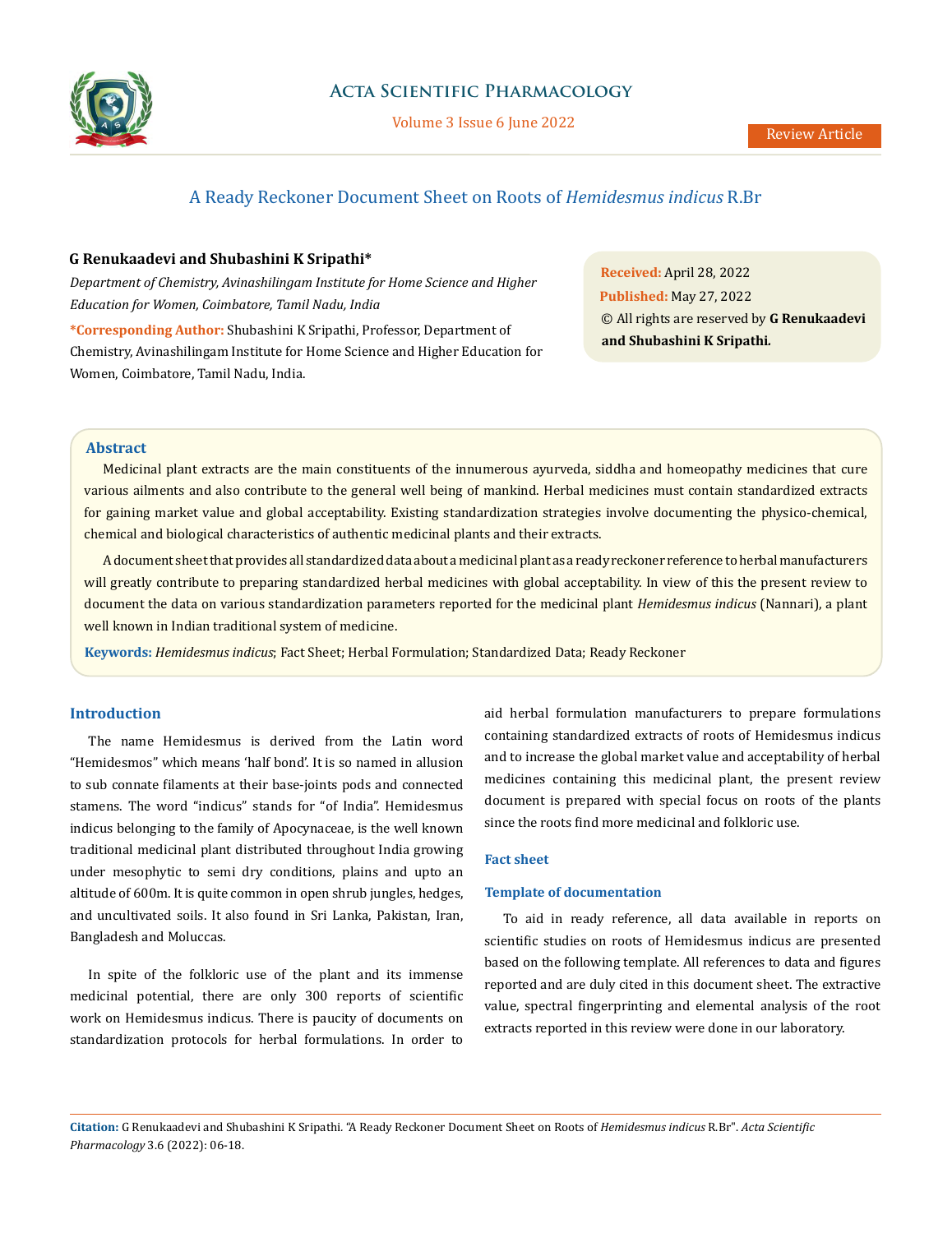## **A Ready Reckoner Document Sheet on Roots of** *Hemidesmus indicus* **R.Br**

| <b>Scientific name</b><br>Hemidesmus indicus (L.) R.Br<br>Family<br>Apocyanaceae<br>Tamil - Nannari<br>English - Indian sarsaparilla<br>Hindi and Bengali - Anantamul, Kapuri Marati - Upalasari, uparasal<br>Vernacular names<br>Kannada - SogadeBeru<br>Malayalam - Naruninti<br>Ananta, Asphota, Utpala sariva, Canadana<br>Synonyms<br>The species is distributed throughout the tropical and sub-tropical especially in<br>Distribution<br>gangetic plains, Bengal, Madhya Pradesh and South India<br>It is a climber found throughout India. Leaves are 2.5" long and alternatively arranged<br>in pairs. The woody roots are underground and are very aromatic. Commonly found in<br>Description and Habitat<br>hedges and in waste places almost throughout India<br>Propagated from stem and root stock cutting obtained from more than one year old                                                                                                                            |  |
|------------------------------------------------------------------------------------------------------------------------------------------------------------------------------------------------------------------------------------------------------------------------------------------------------------------------------------------------------------------------------------------------------------------------------------------------------------------------------------------------------------------------------------------------------------------------------------------------------------------------------------------------------------------------------------------------------------------------------------------------------------------------------------------------------------------------------------------------------------------------------------------------------------------------------------------------------------------------------------------|--|
|                                                                                                                                                                                                                                                                                                                                                                                                                                                                                                                                                                                                                                                                                                                                                                                                                                                                                                                                                                                          |  |
|                                                                                                                                                                                                                                                                                                                                                                                                                                                                                                                                                                                                                                                                                                                                                                                                                                                                                                                                                                                          |  |
|                                                                                                                                                                                                                                                                                                                                                                                                                                                                                                                                                                                                                                                                                                                                                                                                                                                                                                                                                                                          |  |
|                                                                                                                                                                                                                                                                                                                                                                                                                                                                                                                                                                                                                                                                                                                                                                                                                                                                                                                                                                                          |  |
|                                                                                                                                                                                                                                                                                                                                                                                                                                                                                                                                                                                                                                                                                                                                                                                                                                                                                                                                                                                          |  |
| plant [1]<br>Propagation<br>Through auxiliary bud culture [2]<br>Through organogenesis and somatic embryogenesis [3]                                                                                                                                                                                                                                                                                                                                                                                                                                                                                                                                                                                                                                                                                                                                                                                                                                                                     |  |
| Flowers- flavonoids-hyperoside, isoquercetin, rutin [4]<br>Leaves-hyperoside, rutin, hemidesmine, hemidesmin-1, hemidesmin-2 [4,5,6]<br>Stem- indicine and hemidine [7]<br>Constituents reported<br>hemidescine, and hemidine [8].demicunine, heminine, mesidesmine [9,10]<br>Source - A recent review 'Some Aspects of<br>Roots-hemidesmol, resin, glucoside [11] Lupeol, α-amyrin, β-amyrin, β-sitosterol [12]<br>Investigation of the Indian Medicinal plant<br>Lupeol, α-amyrin, lupeol acetate, β-amyrin acetate, hexatriconate acid, lupeol<br>Hemidesmus indicus (R.Br) Chemical<br>octacosonate [13]<br>Constituents and Anti-Diabetic Activity'<br>Coumarinolignoid-hemidesminine, hemidemin-1, hemidesmine-2 [14]<br>[Banerji et al., 2017]<br>Root oil-hemidesmol, hemidesterol, 2-hydroxy 4-methoxy benzaldehyde [15]<br>α-amyrin triterpenes, β-amyrin and benzaldehyde, 2-hydroxy 4-methoxy benzenoid<br>[16] 2-hydroxy 4-methoxy benzaldehyde [17]<br>Twigs-desinine [18] |  |
| Lupeol Octacosanate, 2-hydroxy 4-methoxy benzoic acid, 2-hydroxy 4-methoxy<br>Compounds quantified<br>benzaldehyde, ferulic acid, isovanillin                                                                                                                                                                                                                                                                                                                                                                                                                                                                                                                                                                                                                                                                                                                                                                                                                                            |  |
| 2-hydroxy 4-methoxy benzoic acid- anti viper venom and anti-inflammatory [19,20]<br>Lupeol acetate-anti-serum against albino mice [21]<br><b>Bioactive markers</b><br>$\beta$ -amyrin palmitate- anti-diabetic in rats [22]                                                                                                                                                                                                                                                                                                                                                                                                                                                                                                                                                                                                                                                                                                                                                              |  |
| Ethnobotanical reports<br>As treatment for scorpion sting and snake [23]<br>As bite blood purifier [24], As cooling agent [25]                                                                                                                                                                                                                                                                                                                                                                                                                                                                                                                                                                                                                                                                                                                                                                                                                                                           |  |
| Parts mostly used in medicinal preparations<br>Roots                                                                                                                                                                                                                                                                                                                                                                                                                                                                                                                                                                                                                                                                                                                                                                                                                                                                                                                                     |  |
| Microscopic studies on root [26,27]<br>The highest concentration of glycosides, flavonoids, tannins and sterols in the entire<br>Pharmacognostical investigation<br>plant during summer [23]<br>Macroscopic and microscopic studies on root [28]                                                                                                                                                                                                                                                                                                                                                                                                                                                                                                                                                                                                                                                                                                                                         |  |
| Water decoction 50-100 ml; Root paste 5g; Root powder 1-3 g<br>Dosage and safety aspects extracts                                                                                                                                                                                                                                                                                                                                                                                                                                                                                                                                                                                                                                                                                                                                                                                                                                                                                        |  |
| Indian Pharmacopoeia [29]<br>Indian Systems of Medicine [30]<br>Mention in database<br>British Pharmacopoeia [31]<br>Dravya database [32]                                                                                                                                                                                                                                                                                                                                                                                                                                                                                                                                                                                                                                                                                                                                                                                                                                                |  |
| Dates back to the 18 <sup>th</sup> century when it was discovered by Linneous and Robert brown<br>History                                                                                                                                                                                                                                                                                                                                                                                                                                                                                                                                                                                                                                                                                                                                                                                                                                                                                |  |

**Table 1:** Fact sheet on *Hemidesmus indicus.*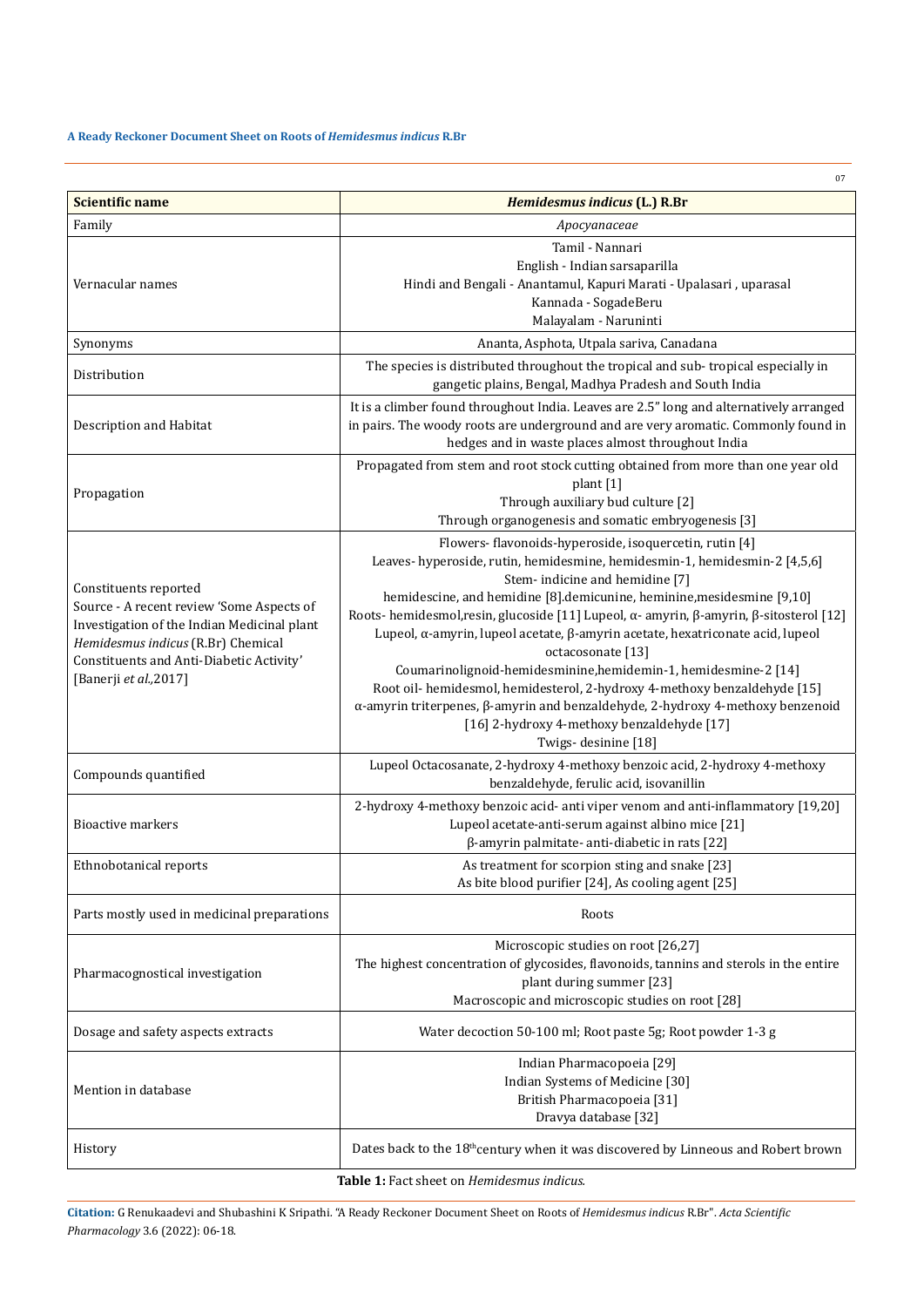

## **Documentation of physicochemical parameters**

Physicochemical characteristics of a plant material will aid as a reference in selecting authentic plant material for herbal formulation. Data for ready reference available in reports [33-36] on the pharmacognostic parameters of tuberous roots of Hemidesmus indicus such as morphological characteristics, organoleptic studies, ash value, elemental analysis and extractive values are reviewed and documented in this section. The bracketed numeral numbers indicate the references cited for these details.

#### **Morphological characteristics** [33-36]

Morphological characteristics of a plant provide first hand information of the authenticity of the plant. It is the first data referred to by researchers when selecting a plant for preparing herbal formulation. Macroscopic and microscopic characteristics of Hemidesmus indicus (H. indicus) root is reported with morphological characteristics as below [33].

- Length: 1 mm or more
- Width: 1-2 cms.
- Shape: Cylindrical
- Colour: Brown
- Branching: Sparsely branched
- Rootlets: Thin and wiry
- Direction of growth: Vertical
- Surface Characters: Tuberous root is dark tortuous with transversely cracked and longitudinally fissured bark, cork: thin, separates easily and peels off in flakes,
- Fracture and texture: Short, splintery
- • Odour: Agreeable
- • Taste: Sweetish, slightly acidic and aromatic.

**Micrometrical measurement of cell/tissues of H. indicus roots [33-36]**

#### **Micrometrical measurements**

| <b>Cells/Tissues</b>       | <b>Size in Microns</b> |
|----------------------------|------------------------|
| Cork cells Phellogen cells | $40-80 \times 15-25$   |
| Parenchyma cells Xylem     | $40-80 \times 12-201$  |
| vessels Tracheids          | 140-180 x 30-49        |
| Starch grains              | 48-75                  |
|                            | 28-40                  |
|                            | $6 - 32$               |

| <b>Table 2:</b> Micrometrical Measurement of cell/tissues of <i>H. indicus</i> |
|--------------------------------------------------------------------------------|
| roots [33].                                                                    |

#### **Organoleptic characteristics [35]**

The color, odor and taste of a medicinal plant are organoleptic characteristics that supplement the authenticity of the plant material. Roots of H. indicus are brownish yellow in color with a pungent and pleasantly aromatic odor. It tastes bitter [35].

#### **Behavior of root powder of H. indicus with chemical reagents**

Table 3 provides the visible coloration developed when root powder is treated with chemical reagents [33]. These observations aid in selecting authentic sample of the roots of this plant.

| <b>Reagent Added to Plant Powder/</b>                           | <b>Color Observed</b> |
|-----------------------------------------------------------------|-----------------------|
| Powder as such                                                  | Creamy brown          |
| Picric acid (saturated solution)                                | Yellowish brown       |
| Nitric acid (sp.gr.1.42)                                        | Brownish yellow       |
| Hydrochloric acid(sp.gr.1.16)                                   | Dark brown            |
| Acetic acid (glacial)                                           | Creamy brown          |
| Sodium hydroxide (5N) (aqueous)<br>Ferric chloride (5% aqueous) | Pale Yellowish brown  |
| Ferric chloride (5% aqueous)                                    | Pale yellow           |
| Iodine solution (aqueous)                                       | Blackish Yellow       |
| Antimony trichloride (5% aqueous)                               | Yellowish brown       |

**Table 3:** Behavior of Root Powder [33].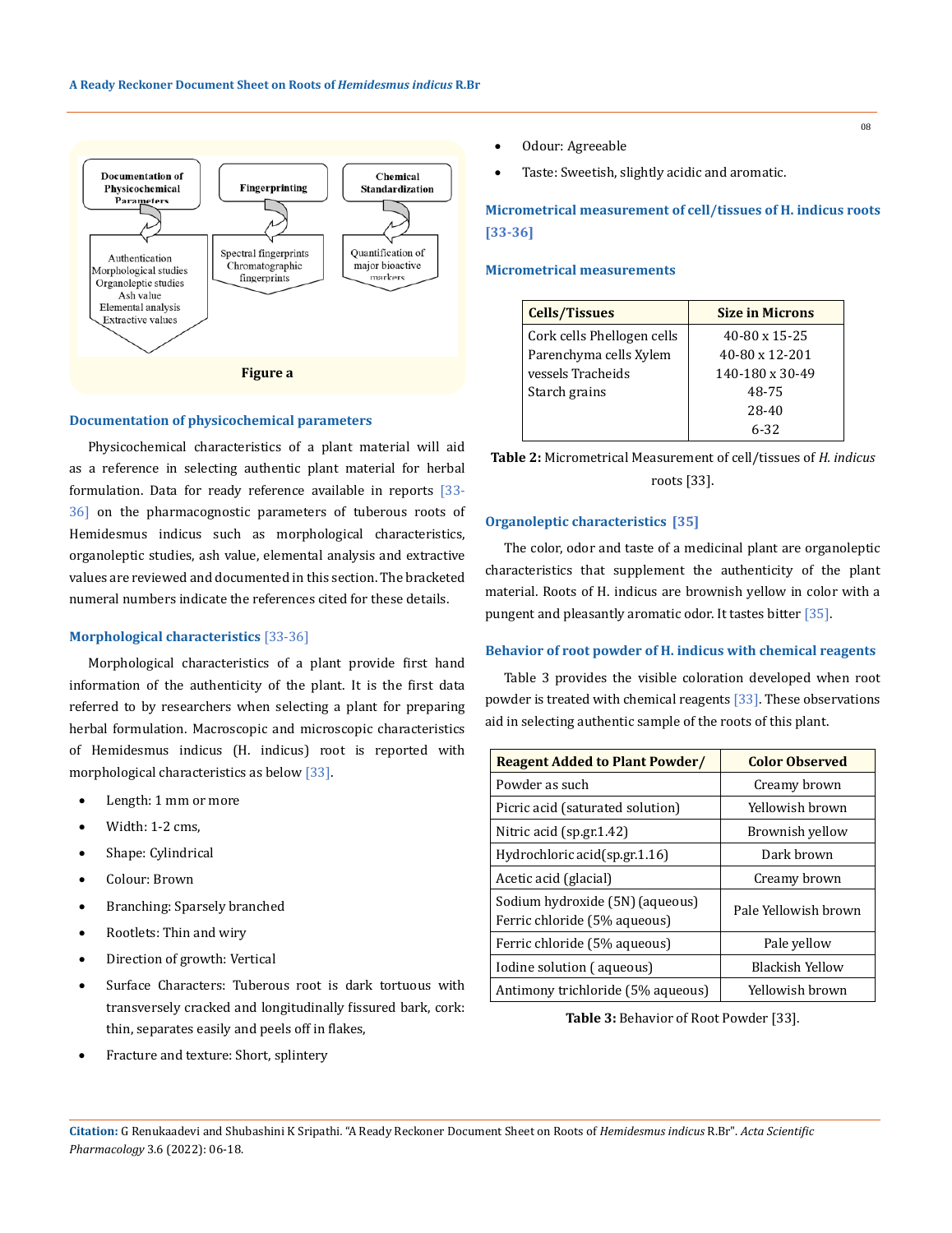#### **Ash value [33]**

The proximate parameters of a plant material indicate the nature of the plant constituents. The total ash value of a plant material indicates the amount of minerals and earthy materials in the plant material. The amount of acid insoluble ash indicates the amount of silacious matter in the plant material. The alcohol soluble extractive value indicates the presence of constituents such as flavonoids, alkaloids, steroids and their glycosides; Water soluble extractive value indicates the presence of sugars, acids and inorganic components of a plant material. The proximate parameters as reported  $\left[33\right]$  for the tuberous roots of H. indicus indicate that the roots possess a higher percentage of water soluble constituents (18.6-18.8% w/w). Being a root material, the acid insoluble ash (15.5-18.8% w/w) was found to be higher.

#### **Extractive value [33,37]**

The extractive values obtained by extraction of the roots with various solvents indicate a higher extractive value with of water. The data reported are compared in table 4.

#### **Elemental analysis**

Trace elements present in the methanol extract of roots of H. indicus was analyzed by Atomic Absorption Spectroscopy as reported [38]. The percentage of elements present in the hexane and hydro ethanol extract (90:10 ethanol -water mixture) of roots of H. indicus was analyzed by energy dispersive X-Ray analysis in our laboratory (Instrument make: MIRA3 TESCAN). The non-

|                      | % Extractive value        |        |                                     |                                         |
|----------------------|---------------------------|--------|-------------------------------------|-----------------------------------------|
|                      | <b>Soxhlet Extraction</b> |        |                                     | Cold<br><b>Extraction</b>               |
| <b>Extract</b>       | $[37]$                    | $[33]$ | Data<br>reported<br>from our<br>lab | <b>Data</b><br>reported<br>from our lab |
| Hexane               |                           |        | 4.5                                 | 0.1                                     |
| Petroleum ether      |                           | 3.26   |                                     |                                         |
| Ether                | 0.47                      |        |                                     |                                         |
| Benzene              | 0.39                      | 0.32   |                                     |                                         |
| Chloroform           | 0.41                      | 0.62   |                                     | 2.4                                     |
| Acetone              |                           |        |                                     | 2.9                                     |
| Ethyl acetate        |                           |        | 1.4                                 | 1.6                                     |
| Ethanol              | 12.34                     |        |                                     | 6.3                                     |
| Ethanol (90%)        |                           |        | 6.2                                 | 7.2                                     |
| Methanol<br>$(90\%)$ |                           | 8.12   |                                     |                                         |
| Water                | 9.70                      | 4.66   |                                     | 9.3                                     |

**Table 4:** Percentage Extractive Value for *H. indicus* Roots.

polar hexane extract is found to contain almost equal elemental percentage of carbon and oxygen in addition to the elements Mg, Fe, and Ca. This is indicative of the presence of oxygenated low polar molecules in the roots to a greater extent. The respective energy dispersive X-Ray Spectra depict this. Table 6 gives the weight percentage of elements present



**Figure 1:** Energy Dispersive X-Ray Spectra of hexane extract of roots.

**Citation:** G Renukaadevi and Shubashini K Sripathi*.* "A Ready Reckoner Document Sheet on Roots of *Hemidesmus indicus* R.Br". *Acta Scientific Pharmacology* 3.6 (2022): 06-18.

09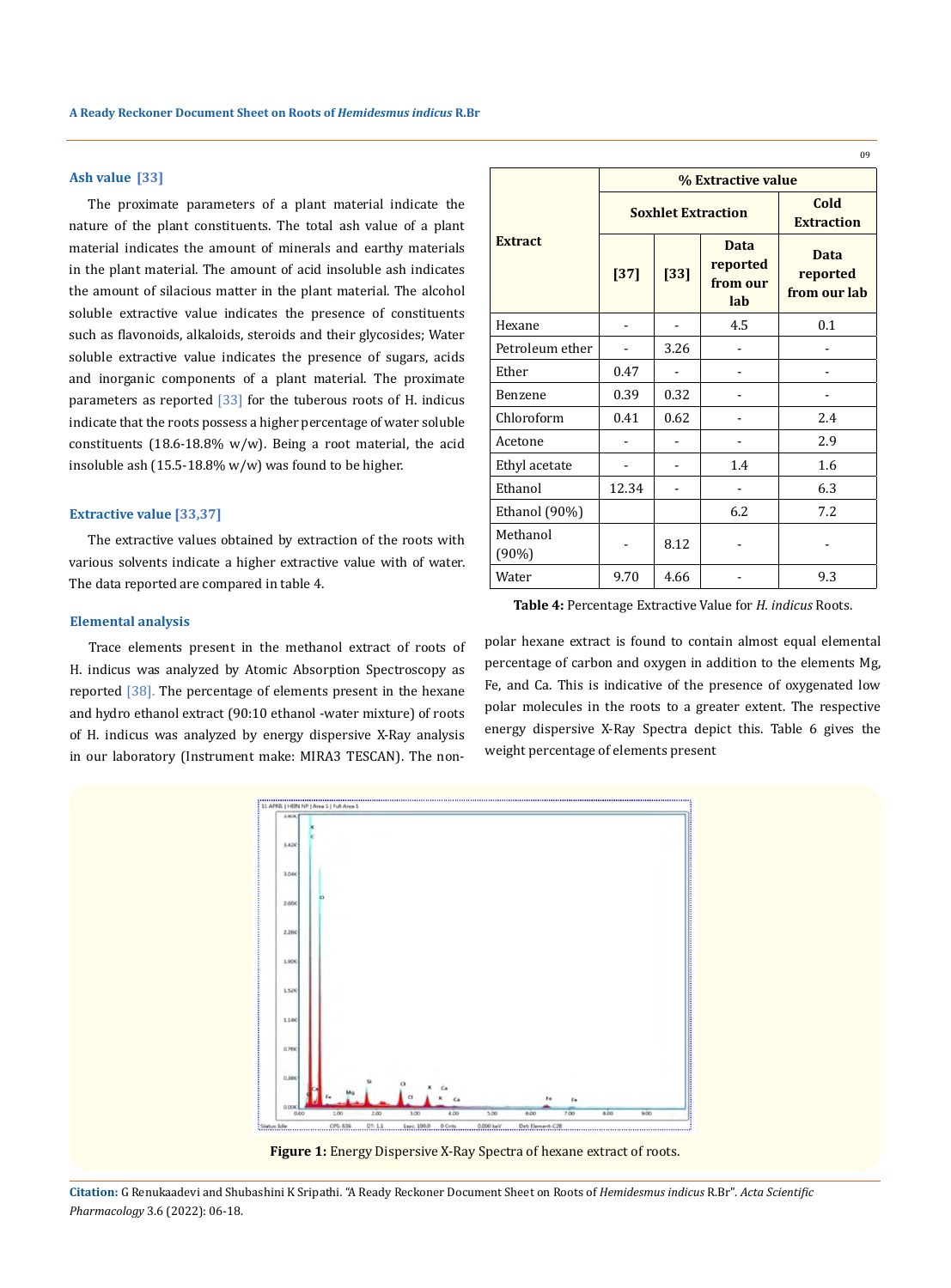

**Figure 2:** Energy Dispersive X-Ray Spectra of hydroethanol extract of roots.

| <b>Hexane Extract</b> |            | <b>Hydro ethanol</b><br><b>Extract</b> | <b>Methanol</b><br><b>Extract</b> [39] |
|-----------------------|------------|----------------------------------------|----------------------------------------|
| <b>Elements</b>       | Weight (%) | Weight $(\%)$                          | Weight $(\%)$                          |
| C                     | 45.35      | 81.28                                  |                                        |
| $\Omega$              | 44.04      | 16.89                                  |                                        |
| Mg                    | 1.06       |                                        |                                        |
| Si                    | 1.59       | 0.35                                   |                                        |
| Cu                    | 2.63       |                                        | 0.82                                   |
| K                     | 2.46       | 0.80                                   |                                        |
| Ca                    | 0.47       |                                        |                                        |
| Fe                    | 2.40       |                                        | 10.89                                  |
| Al                    |            | 0.68                                   |                                        |
| Zn                    |            |                                        | 2.75                                   |
| Mn                    |            |                                        | 1.14                                   |

**Table 5:** Percentage of Elements Detected in Root Extracts.

### **Fingerprinting of Extracts**

## **Spectral fingerprinting**

Spectral fingerprints can be relied upon in assessing the authenticity of a plant. The UV, IR and NMR spectral fingerprints of hydro ethanol extract (90:10 ethanol-water mixture) of roots of H. indicus are presented below and reported from our laboratory [39].

#### **UV-Visible spectral fingerprint**

UV-Visible spectral fingerprints (Figure 3 and 4) were recorded in a double beam UV-Visible double beam spectrophotometer-Systronics (AU-2701).



**Figure 3:** UV- Visible fingerprint of hexane extract of roots.

**Citation:** G Renukaadevi and Shubashini K Sripathi*.* "A Ready Reckoner Document Sheet on Roots of *Hemidesmus indicus* R.Br". *Acta Scientific Pharmacology* 3.6 (2022): 06-18.

10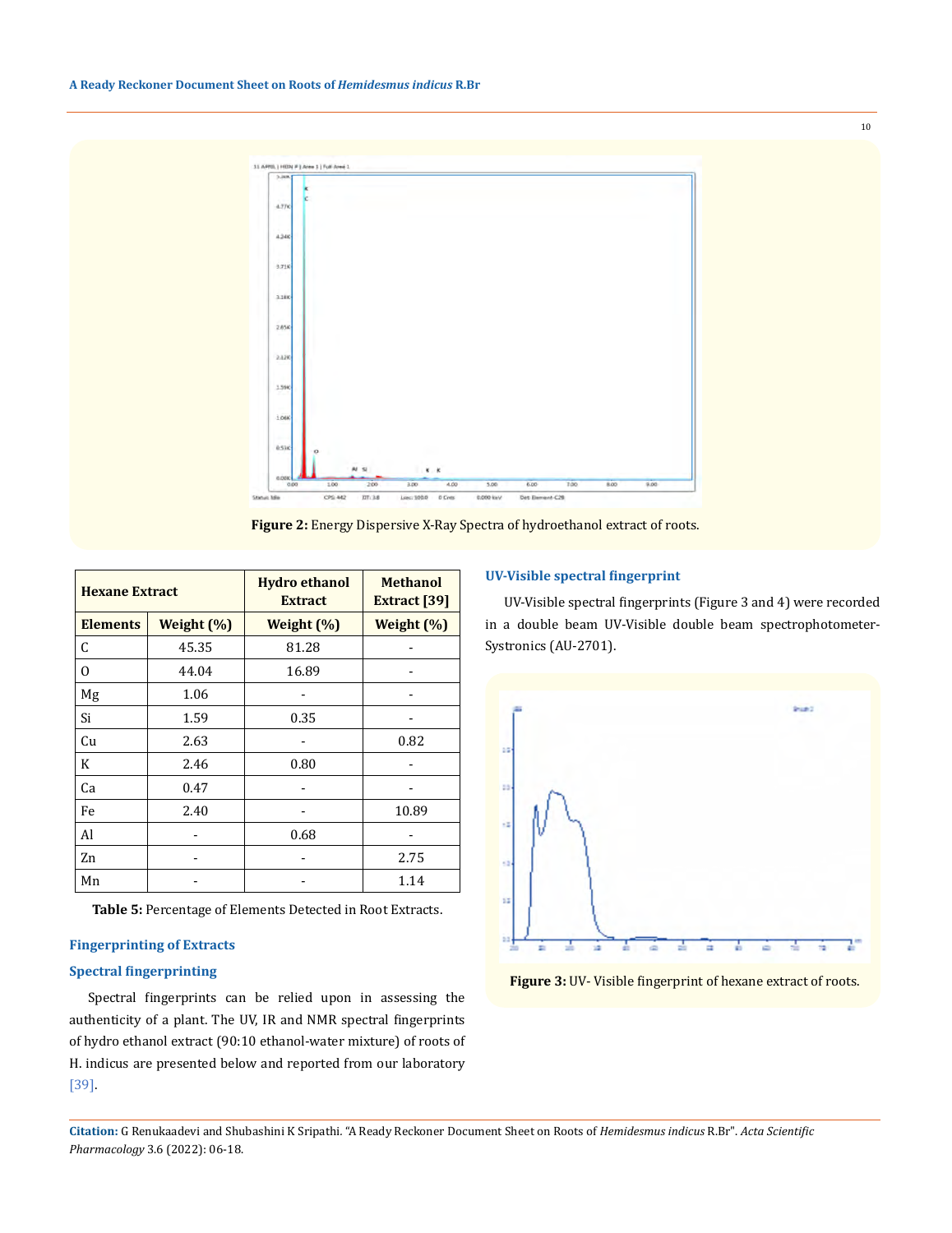

**Figure 4:** UV- Visible fingerprint of hydro ethanol extract of roots.

### **FT-IR spectral fingerprint**

IR spectral fingerprints (Figure 5 and 6) were recorded in Shimadzu FT-IR spectrometer. Spectrum in the range 4000 to 750  $cm<sup>-1</sup>$ .

The IR fingerprint of the hexane extract shows prominent absorptions at 2916, 2851, 1732,1454,1377 and 1246 cm-1.

The absorptions at 2916 and 2851 cm-1 due to saturated C-C stretch are indicative of the saturated steroidal and terpenoidal molecules in H. indicus whereas the peaks at 1732, 1454 and  $1377 \text{ cm}^{-1}$  may be representative of triglyceride esters which are constituent molecules of most plants. The hydro ethanol extract reveals prominent IR peaks at 3298 and 1033 cm<sup>-1</sup> which are indicative of hydroxyl and glycosidic moieties in the metabolites.

## **NMR spectral fingerprint**

The <sup>1</sup> H NMR spectral fingerprints (Figure 7 and 8) were recorded in Bruker 400 MHz proton nuclear magnetic resonance spectrometer at room temperature. The characteristic peak at 11.98



11

**Figure 5:** FT-IR Fingerprint of hexane extract of roots.



**Figure 6:** FT-IR Fingerprint of hydro ethanol extract of roots.

and 11.68 ppm may correspond to the carboxylic group and peaks at 7.6 and 6.6 ppm may correspond to the aromatic metabolites. Peaks between 0.8 - 2.0 ppm indicate aliphatic absorptions. It may be recalled that the aroma compound identified as 2-hydroxy 4-methoxy benzoic acid, the terpenoidal lupeol acetate and lupeol octacosanoate and ferulic acid have been reported as biomarkers of Hemidesmus indicus apart from flavonoids hyperoside, isoquercitin, rutin and numerous steroids and their glycosides as reported in the Treatise on Indian Medicinal Plants (Volume 4, 1996).



**Citation:** G Renukaadevi and Shubashini K Sripathi*.* "A Ready Reckoner Document Sheet on Roots of *Hemidesmus indicus* R.Br". *Acta Scientific Pharmacology* 3.6 (2022): 06-18.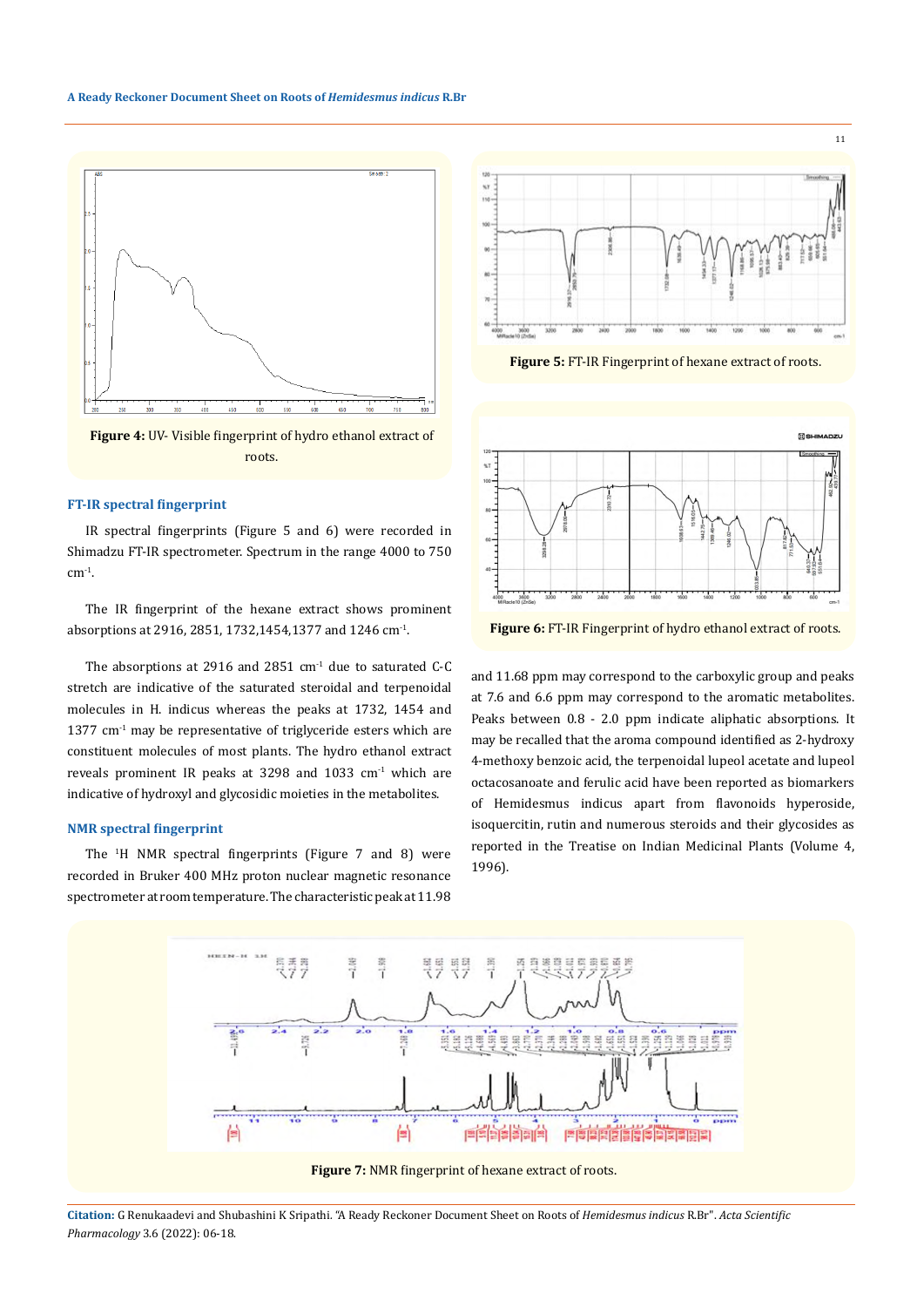

**Figure 8:** NMR fingerprint of hydro ethanol extract of roots.

#### **Qualitative phytochemical analysis**

Qualitative phytochemical color tests carried out for the extracts revealed the presence of terpenoids, steroids and flavonoids predominantly. Of particular mention in the appearance of a bright rose red colored solution in Shinoda test (Figure 9) for the hydro ethanol extract [39].



**Figure 9:** Rose red colored solution in Schinoda test for the hydro ethanol extract.

## **Chromatographic fingerprinting**

## **HPTLC fingerprinting**

 HPTLC fingerprints of various solvent extracts of roots of H. indicus developed under different solvent systems are reported by four groups of researchers  $[40-43]$ . The protocols adopted are indicated and the fingerprints reported are presented as figures 10-16. The chromatograms reported in literature are documented here. The relevant references are cited below the figures.

12

## **HPTLC protocol 1 [40,41]**

System: Camag HPTLC system Applicator: Linomat V applicator Scanner: Camag TLC scanner 3 Software: WinCATS- 4 Adsorbent: Pre-coated silica gel sheets 60F254 Solvent system: Not mentioned.



**Figure 10:** HPTLC fingerprint of methanol extract of *H. indicus* roots screened for steroidal saponins smilagenin and sarsapogenin at 366 nm [40].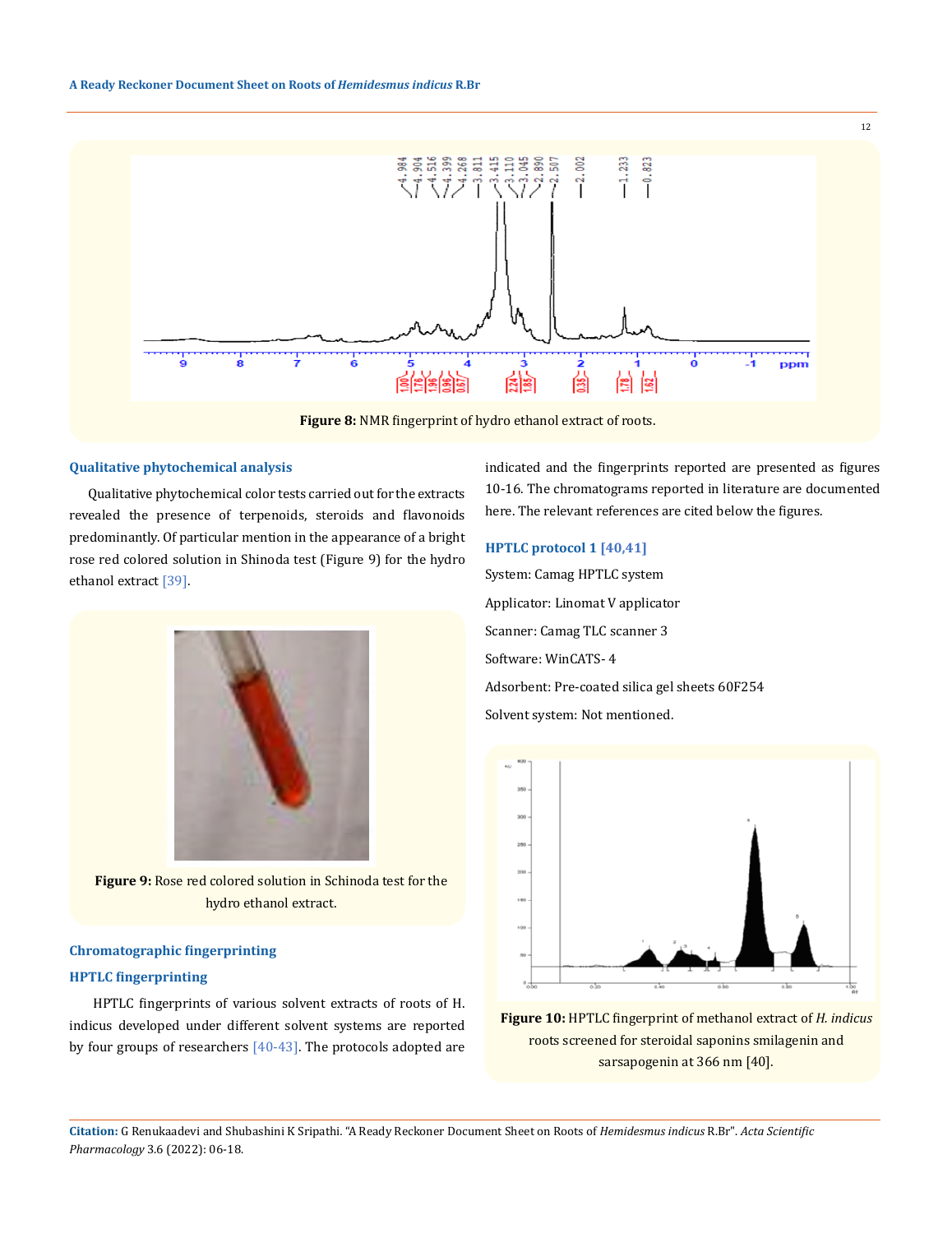

**Figure 11:** HPTLC fingerprint of methanol extract for *H. indicus* root screened for phenolic compounds and tannins at 366 nm [40].



**Figure 12:** HPTLC fingerprint of aqueous extract of *H. indicus*  roots screened for coumarins at 366 nm [40].

## **HPTLC protocol 2 [42]**

System: Camag HPTLC system

Applicator: Linomat 5 applicator

Scanner: Camag TLC scanner

Adsorbent: Pre-coated silica gel sheets 60F254

Solvent System: chloroform: methanol: Ethyl acetate (13:1:2).

By adopting the above protocol, HPTLC fingerprinting of methanolic extract of roots of H. indicus was done. The study

proposed the presence of nine peaks in the chromatogram scanned at 254nm and four peaks at 366 nm. The HPTLC fingerprints have been documented [42].

### **HPTLC protocol 3 [43]**

System: Camag HPTLC system Applicator: Linomat 5 applicator Scanner: Camag TLC scanner 4 Software: WinCATS- 4 Adsorbent: Pre-coated silica gel sheets 60F254 Solvent System: Toluene: Ethyl acetate (5:1.5).

The chloroform and ethanol extract of roots of H. indicus was fingerprinted by HPTLC by protocol 3 [43]. The chloroform extract showed seven minor bands and three major bands in the HPTLC chromatogram scanned at 254nm; six bands were revealed at 366nm. The ethanol extract expressed four bands at 254 nm while at 366nm the intensity of the bands was reduced. The respective HPTLC fingerprints have been documented by the authors [43] and will serve identification and authentication of roots H. indicus.



**Figure 13:** HPTLC fingerprint of chloroform extract of *H. indicus* roots at 254 nm [43].

13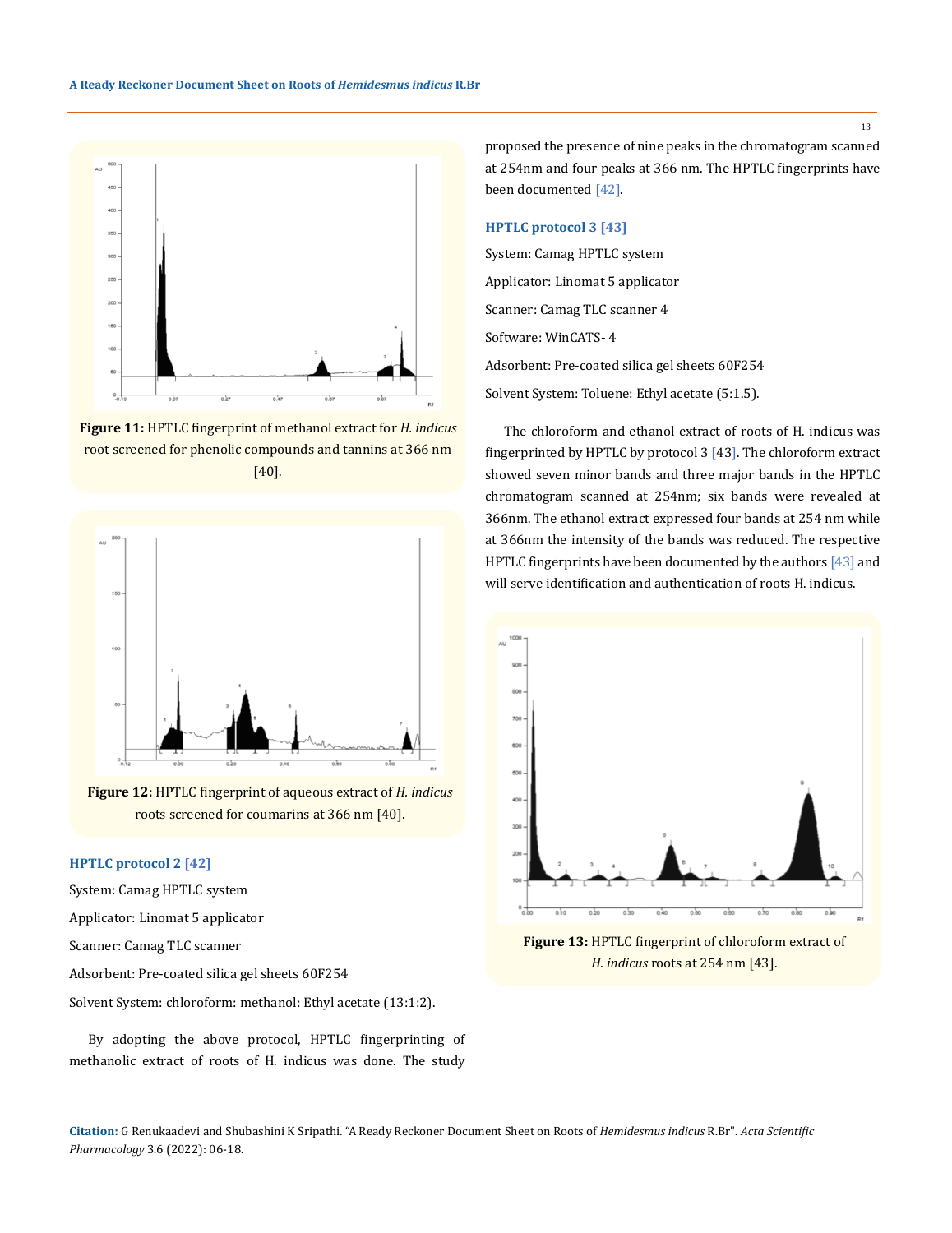

**Figure 14:** HPTLC fingerprint of ethanol extract of *H. indicus*  roots at 254 nm [43].



**Figure 15:** HPTLC fingerprint of chloroform extract of *H. indicus* roots at 366 nm [43].



**Figure 16:** HPTLC fingerprint of ethanol extract of *H. indicus* roots at 366 nm [43].

### **Quantification of marker compounds**

A total of ten review papers are available on this plant. Two of these reviews [44,45] report the isolation of compounds. The HPLC and HPTLC quantification protocols reported for the isolated compounds - 2-hydroxy-4-methoxybenzaldehyde, 2-hydroxy-4-methoxy benzoic acid, 3-hydroxy-4-methoxybenzaldehyde (isovanillin), ferulic acid and lupeol octacosante and the percentage weights of the compounds are documented in this section. The relevant references are cited below the figures. These data will be of much relevance to herbal formulation manufacturers in preparing standardized formulations of roots of Hemidesmus indicus containing a known quantity of the marker or biomarker compounds and hence reviewed in this document.

## **Quantification of 2-hydroxy-4-methoxybenzaldehyde and 2-hydroxy-4-methoxy benzoic acid by HPLC**

**HPLC protocol 2-hydroxy-4-methoxybenzaldehyde and 2-hydroxy-4-methxy benzoic acid [46]**

System: JASCO HPLC system

Applicator: PU-2080 plus pump and a PU-2075 plus UV–Vis detector

Separation: Waters Symmetry C18 reversed phase column

Software: Data Apex Clarity

Adsorbent: C18 guard column

Solvent System: 1 mM aqueous TFA: methanol (70:30).

Quantification of the marker molecules 2-hydroxy-4 methoxybenzaldehyde and 2- hydroxy-4-methoxybenzoic acid in the young and mature roots of H. indicus according the HPLC protocol developed [46], indicated higher quantity of 2-hydroxy-4 methoxybenzaldehyde as tabulated in table 6 below.

| <b>Sample</b>   | 2-hydroxy-<br>4-methoxy benzaldehyde<br>(mg g-1 dry weight) | 2-hydroxy-<br>4-methoxy<br>henzoic acid<br>$(mgg-1)$ dry<br>weight) |
|-----------------|-------------------------------------------------------------|---------------------------------------------------------------------|
| Young roots     | $2.6 \pm 0.3$                                               | $0.25 \pm 0.09$                                                     |
| Mature<br>roots | $3.2 + 0.2$                                                 | $0.80 \pm 0.1$                                                      |

**Table 6:** Quantity of 2-hydroxy-4-methoxybenzaldehyde and 2-hydroxy-4-methoxy benzoic acid in *H. indicus* roots [46].

## **Quantification of 2-hydroxy 4-methoxy benzaldehyde by HPTLC method**

## **HPTLC protocol for 2-hydroxy 4-methoxy benzaldehyde [47]**

System: Camag HPTLC system

Applicator: Linomat 5 applicator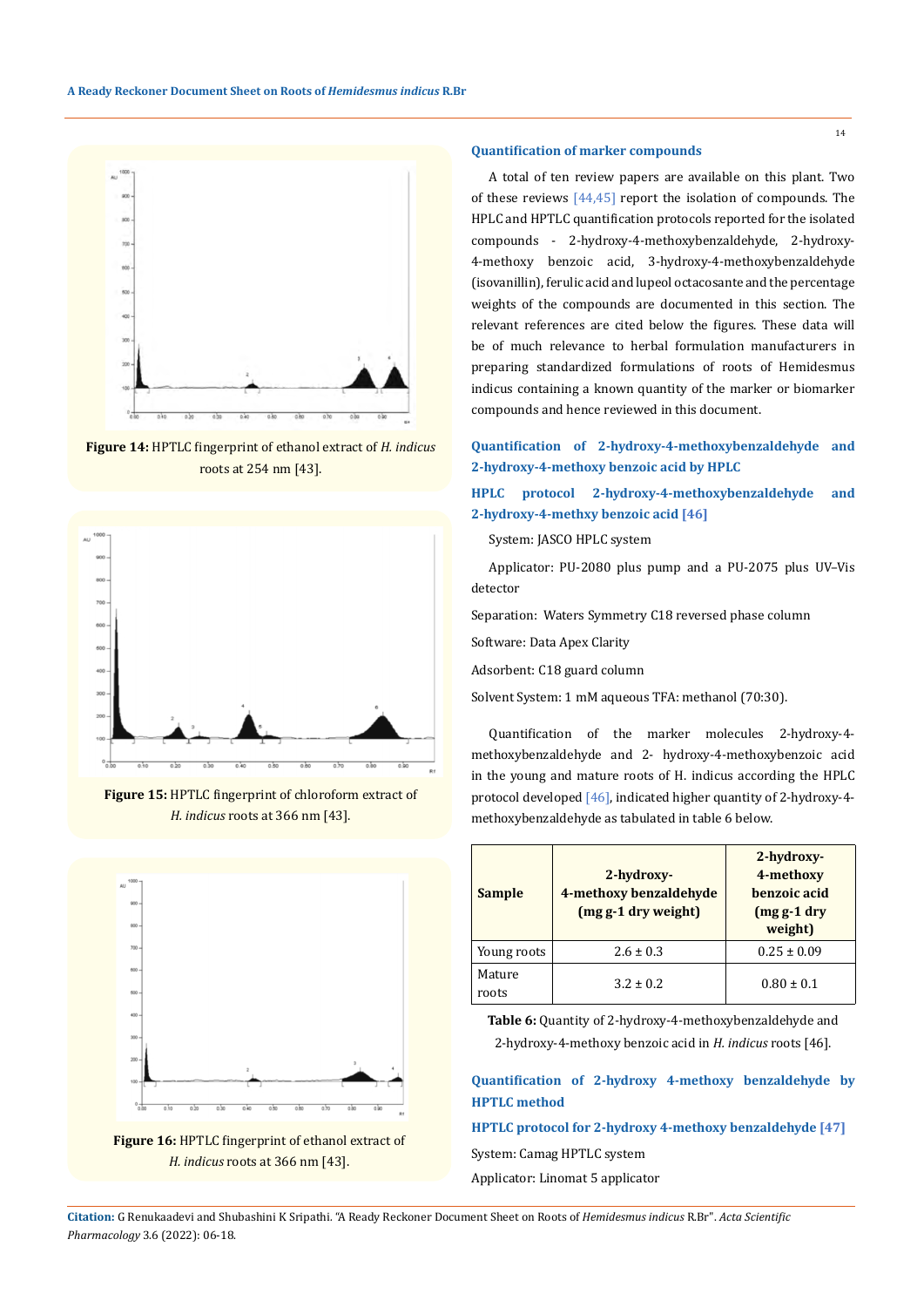Scanner: Camag TLC scanner 3

Software: WinCATS

Adsorbent: Pre-coated silica gel sheets 60F254

Solvent System: Toluene: ethyl acetate: glacial acetic acid (7:2:1).

The amount of 2-hydroxy 4-methoxy benzaldehyde present in the roots of H. indicus was estimated by the validated HPTLC method. Content of 2-hydroxy 4-methoxy benzaldehyde found in dry powder and hexane extract of root powder was 2.993 and 7.578 mg/g respectively [47].

## **Quantification of Isovanillin (3-hydroxy 4-methoxy benzaldehyde) by HPTLC method**

## **HPTLC protocol for isovanillin [48]**

System: Camag HPTLC system

Applicator: Linomat 5 applicator

Scanner: Camag TLC scanner 3

Software: WinCATS

Adsorbent: Pre-coated silica gel sheets 60F254

Solvent System: Toluene: ethyl acetate: acetic acid: methanol (7.5:1.5:0.5:0.5).

Isovanillin content in H. indicus was estimated by a validated HPTLC method in the root extract and a marketed formulation as 0.40%, and 0.14% respectively [48].

# **Quantification of ferulic acid by HPTLC method HPTLC protocol for ferulic acid [49]**

System: CAMAG (Switzerland)

Applicator: Linomat 5 applicator

Scanner: Camag TLC scanner 3

Software: WinCATs Software

Adsorbent: Pre-coated silica gel sheets 60 F254

Solvent System: Toluene: Ethyl acetate: Formic acid (5:5:0.2).

The amount of the ferulic acid in the roots of H. indicus was estimated by a validated HPTLC method. Content of ferulic acid in ethyl acetate extract of root powder was  $1.694\%$  w/w [49].

**Quantification of Lupeol octacosanote by HPTLC HPTLC protocol for lupeol octacosanote** [47] System: Camag HPTLC system Applicator: Linomat 5 applicator Scanner: Camag TLC scanner 3 Software: WinCATS Adsorbent: Pre-coated silica gel sheets 60F254

Solvent System: Isopropyl alcohol: n-butanol (1:1).

The amount of Lupeol octacosanate present in the roots of H. indicus was estimated by a validated HPTLC method. Content of lupeol octacosanate reported in petroleum ether extract of root powder is 36.5 mg/gm [47].

The above chromatographic protocols may be referred to for estimating the content of these marker compounds in a given quantity of the chosen plant extract. This will be of valuable information in labeling herbal formulations containing roots of Hemidesmus indicus.

## **Conclusion**

This communication is a ready reckoner documentation sheet prepared through review of scientific data available in literature on roots of the medicinal plant Hemidesmus indicus (since the year 1952) and intended to aid herbal medicine formulators. Standardization of herbal formulations containing extracts of medicinal plants is of utmost importance especially in quantifying the chemical constituents in the extracts. Authentic and quantified extracts of medicinal plants will increase their market value and acceptance in the global market. This data sheet on Hemidesmus indicus will be an easy reference for this purpose. Though numerous small molecules and secondary metabolites have been isolated and characterized from this plant, the markers validated and quantified are the aroma molecules vanillin and isovanillin, ferulic acid and the anti snake venom marker 2-hydroxy-4- methoxy benzoic acid. Lupeol octacosanate is also quantified. An in silico approach carried out with a number of compounds of this plant with aldose reductase as the target protein, indicated top scoring compounds as vanillin, 2-hydroxy-4-methoxy benzaldehyde, hyperoside, isoquercetin, p-methoxysalicylic acid and the wet lab activity studies validate this especially the contribution of 2-hydroxy-4-methoxybenzoic

**Citation:** G Renukaadevi and Shubashini K Sripathi*.* "A Ready Reckoner Document Sheet on Roots of *Hemidesmus indicus* R.Br". *Acta Scientific Pharmacology* 3.6 (2022): 06-18.

15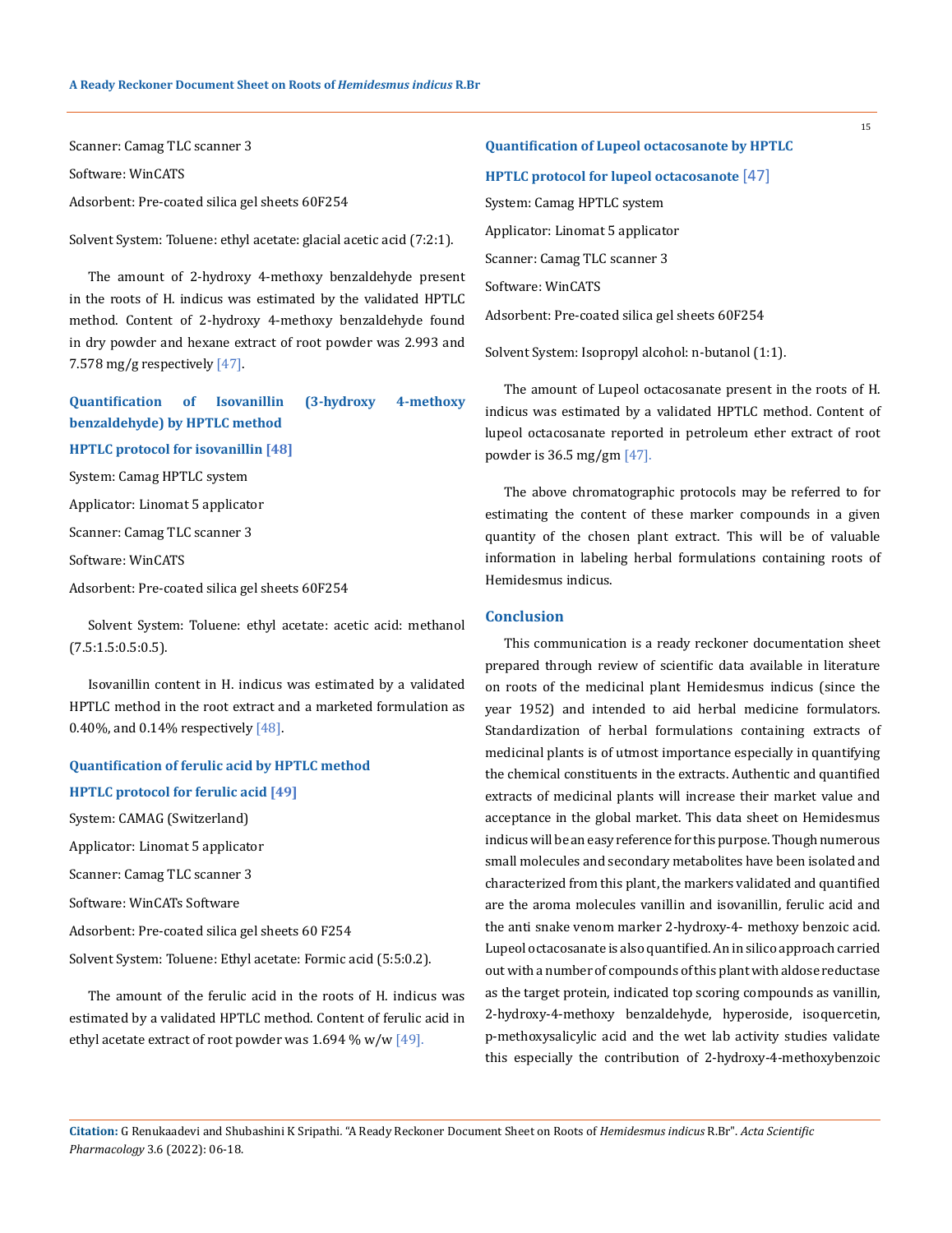acid and isovanillin. Hence these molecules may be relied upon as biomarkers in extracts of roots of Hemidesmus indicus. All data cited in this review documentation are duly cited. Credit goes to the contributor authors for providing data on the valuable medicinal plant Hemidesmus indicus for preparing standardized extracts.

#### **Conflict of Interest**

None.

## **Acknowledgments**

The authors thank Avinashilingam Institute for Home Science and Higher Education for Women for providing facilities for carrying out the study. Authors duly acknowledge with due citations the contributors of data reported in this review.

## **Financial Support**

None.

## **Bibliography**

- 1. [Raghu Ramulu., et al. "Vegetative propagation of Hemidesmus](https://www.researchgate.net/publication/263523079_Vegetative_propagation_of_Hemidesmus_indicus_RBr_by_stem_cuttings)  [indicus by stem cutting". Indian Forester 131.6 \(2005\): 1505-](https://www.researchgate.net/publication/263523079_Vegetative_propagation_of_Hemidesmus_indicus_RBr_by_stem_cuttings) [1508.](https://www.researchgate.net/publication/263523079_Vegetative_propagation_of_Hemidesmus_indicus_RBr_by_stem_cuttings)
- 2. [Patnaik J and Debata BK. "Micropropagation of Hemidesmus](https://link.springer.com/article/10.1007/BF00232069)  [indicus \(L.\).R.Br.through axillary bud Culture". Plant Cell](https://link.springer.com/article/10.1007/BF00232069)  Report [15 \(1996\): 427-430.](https://link.springer.com/article/10.1007/BF00232069)
- 3. Sarasan V., et al. "Regeneration of Indian Sarasaparilla, Hemidesmus indicus R.Br. through organogenesis and Somatic embryogenesis". Indian Journal of Experimental Biology 32 (1994): 284-287.
- 4. [Subramanian S and Nair AGR. "Flavonoids of some](https://www.sciencedirect.com/science/article/abs/pii/S0031942200886306)  [Asclepiadaceous plants". Phytochemistry 7 \(1968\): 1703-](https://www.sciencedirect.com/science/article/abs/pii/S0031942200886306) [1704.](https://www.sciencedirect.com/science/article/abs/pii/S0031942200886306)
- 5. Mandal S., et al. "Hemidesmine, A new coumarino lignoids from Hemidesmus indicus R.Br". Indian Journal of Chemistry 30 (1991): 712-713.
- 6. [Daniel M., et al. "Estimation of tannins in some forest resources](https://www.cabdirect.org/cabdirect/abstract/19800663142)  of Gujarat". [Indian Journal of Forestry 1 \(1978\): 223.](https://www.cabdirect.org/cabdirect/abstract/19800663142)
- 7. [Prakash K., et al. "Two pregnane glycosides from Hemidesmus](https://www.sciencedirect.com/science/article/abs/pii/003194229184141E)  [indicus". Phytochemistry 30 \(1991\): 297-299.](https://www.sciencedirect.com/science/article/abs/pii/003194229184141E)
- 8. Chandra R., et al. "Pregnane glycosides from Hemidesmus indicus". Phytochemistry 35 (19944): 1545-1548.
- 9. [Deepak S., et al. "Indicusin A Pregnane diester triglycosides](https://www.researchgate.net/publication/247529807_Indicusin-A_Pregnane_Diester_Triglycoside_from_Hemidesmus_indicus_R_Br)  [from Hemidesmus indicus". Natural Product Letters 6 \(1995\):](https://www.researchgate.net/publication/247529807_Indicusin-A_Pregnane_Diester_Triglycoside_from_Hemidesmus_indicus_R_Br)  [81-86.](https://www.researchgate.net/publication/247529807_Indicusin-A_Pregnane_Diester_Triglycoside_from_Hemidesmus_indicus_R_Br)
- 10. Deepak S., et al. "A Pregnane glycosides from Hemidesmus indicus". Phytochemistry 44 (1997): 145-151.
- 11. [Murthi BR and Seshadri TR. "A study of chemical components](http://repository.ias.ac.in/32667/)  [of roots of Decalepis hamiltoni Part III comparison with](http://repository.ias.ac.in/32667/)  [Hemidesmus indicus". Indian Academy of Sciences](http://repository.ias.ac.in/32667/) 13 (1941): [399-403.](http://repository.ias.ac.in/32667/)
- 12. Chatterjee RC and Bhattacharya BK. "A note on isolation of β-sistosterol from Hemidesmus indicus". Journal of the Indian Chemical Society 32 (1955): 485-486.
- 13. Padhy SN., et al. "Asclepiadaceae Terpenoids from the roots of Hemidesmus indicus". Phytochemistry 12 (1973): 217-218.
- 14. Das PC., et al. "New comarinoligoids from Hemidesmus indicus". Indian Journal of Chemistry 31B (1992): 342-345.
- 15. Anonymous. "The wealth of India". CSIR, New Delhi India (1997).
- 16. Gupta PN Lepr. "Antileprotic action of an extract from Anantamul. (Hemidesmus indicusR.Br.) India". 53 (1981): 354-359.
- 17. Nagarajan S., et al[. "Determination of 2-hydroxy4](https://pubmed.ncbi.nlm.nih.gov/12852577/) [methoxybenzaldehyde in roots of Decalepis hamiltoni and](https://pubmed.ncbi.nlm.nih.gov/12852577/)  [Hemidesmus indicus". AOAC International](https://pubmed.ncbi.nlm.nih.gov/12852577/) 86 (2003): 564- [567.](https://pubmed.ncbi.nlm.nih.gov/12852577/)
- 18. [Oberai K., et al. "A pregnane ester diglycoside from Hemidesmus](https://www.sciencedirect.com/science/article/abs/pii/S0031942200830496)  [indicus". Phytochemistry](https://www.sciencedirect.com/science/article/abs/pii/S0031942200830496) 24 (1985): 2395-2397.
- 19. [Alam MI., et al. "Isolation and partial characterization of viper](https://pubmed.ncbi.nlm.nih.gov/7725324/)  [venom inhibiting factor from the root extract of the Indian](https://pubmed.ncbi.nlm.nih.gov/7725324/)  [medicinal plant sarsaparilla \(Hemidesmus indicus R.Br.\)".](https://pubmed.ncbi.nlm.nih.gov/7725324/)  Toxicon [32 \(1994\): 1551-1557.](https://pubmed.ncbi.nlm.nih.gov/7725324/)
- 20. [Alam MI and Gomes A. "Viper venom-induced inflammation](https://pubmed.ncbi.nlm.nih.gov/9604294/)  [and inhibition of free radical formation by pure compound](https://pubmed.ncbi.nlm.nih.gov/9604294/)  [\(2-hydroxy 4-methoxy benzoic acid\) isolated and purified](https://pubmed.ncbi.nlm.nih.gov/9604294/)  [from Anantamul \(Hemidesmus inducus R.Br.\) root extract".](https://pubmed.ncbi.nlm.nih.gov/9604294/)  [Toxicon 36.1 \(1998\): 207-215.](https://pubmed.ncbi.nlm.nih.gov/9604294/)
- 21. Ipshita Chatterjee., et al[. "Daboia russellii and Naja kaouthia](https://pubmed.ncbi.nlm.nih.gov/16426782/)  [venom neutralization lupeol acetate isolated from the root](https://pubmed.ncbi.nlm.nih.gov/16426782/)  [extract of Indian sarsaparilla Hemidesmus indicus R.Br".](https://pubmed.ncbi.nlm.nih.gov/16426782/)  Journal of [Ethnopharmacology](https://pubmed.ncbi.nlm.nih.gov/16426782/) 106 (2006): 38-43.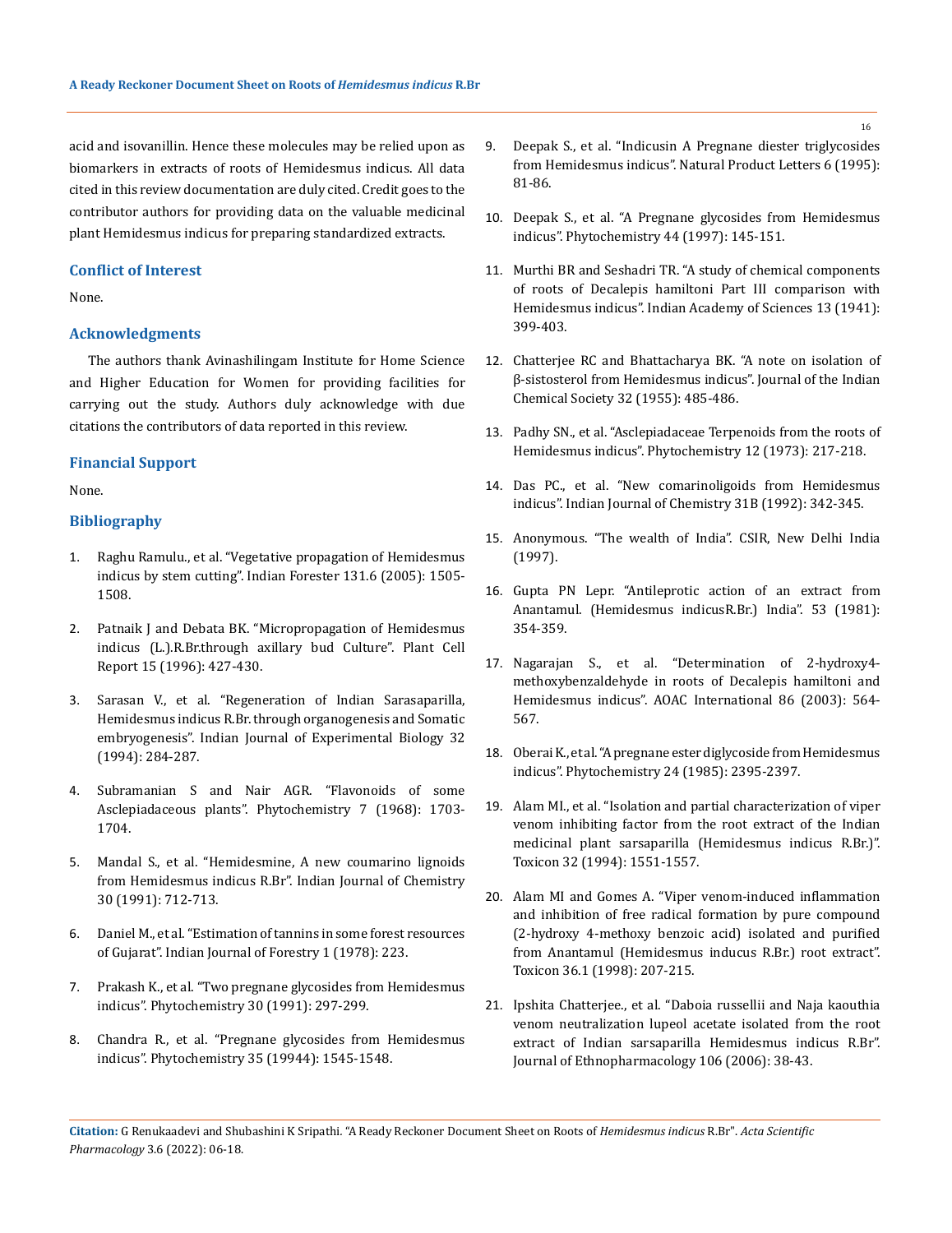- 22. [Ajikumaran Nair S., et al. "Promising antidiabetic mellitus](https://pubmed.ncbi.nlm.nih.gov/24726843/)  [activity in rats of β-amyrin palamitate isolated from](https://pubmed.ncbi.nlm.nih.gov/24726843/)  [Hemidesmus indicus roots". European Journal of Pharmacology](https://pubmed.ncbi.nlm.nih.gov/24726843/)  [734 \(2014\): 77-82.](https://pubmed.ncbi.nlm.nih.gov/24726843/)
- 23. Karnick CR. "Ethnobotanical, Pharmacognostical and cultivation studies of Hemidesmus indicus R.Br". (Indian Sarasaparilla)". Chemical Abstracts 88 (1978): 130.
- 24. [Sharma PK., et al. "Some useful and medicinal plants of district](https://indianmedicine.eldoc.ub.rug.nl/10657/)  [Dehradun and Siwalik". Journal of Medicinal Plants Research 1](https://indianmedicine.eldoc.ub.rug.nl/10657/)  [\(1979\): 17-43.](https://indianmedicine.eldoc.ub.rug.nl/10657/)
- 25. [Singh KK and Maheswari JK. "Traditional phytotheraphy](https://agris.fao.org/agris-search/search.do?recordID=US201302567558)  [among the tribles of Varanasi dist". Journal of Economic and](https://agris.fao.org/agris-search/search.do?recordID=US201302567558)  [Taxonomic Botany 4 \(1983\): 803-829.](https://agris.fao.org/agris-search/search.do?recordID=US201302567558)
- 26. Prasad S., et al. "Pharmacognostical investigation on Indian sarsaparilla, its substituents and adulterants part I Hemidesmus indicus R.Br". Indian Journal of Pharmacy 36 (1964): 81.
- 27. Prasad S and Wahi SP. "Pharmacognostical investigation on Indian sarsaparilla, its substituents and adulterants part I. Root and Root stock of Hemidesmus indicus R.Br". Indian Journal of Pharmacy 37 (1965): 35-39.
- 28. Panchal Gaurav A., et al. "Hemidesmus indicus: a review". Newsletter Pharmacologyonline 2 (2009): 758-771.
- 29. Anonymous. "Indian Pharmacopoeia, Indian Pharmacopoeia Committee, Ministry of Health and Family Welfare, Government of India". New Delhi (1996).
- 30. Anonymous. "The wealth of India". Raw materials Vol III, V and X. CSIR, New Delhi, India (1997).
- 31. Anonymous. "British Pharmacopoeia, British Pharmacopoeia commission, market towers". London: (2003).
- 32. Dravya Ayurvedic Yogas Herbs Minerals Database (The Natural Ingredients and Product Database).
- 33. [Chitra M and Thoppil JE. "Pharmacognostical and](https://www.researchgate.net/publication/224898300_Pharmacognostical_and_phytochemical_investifations_on_the_tuberous_roots_of_hemidesmus_indicus_linn_Rbr_Asclepiadaceae)  [phytochemical investigation of the tuberous roots of](https://www.researchgate.net/publication/224898300_Pharmacognostical_and_phytochemical_investifations_on_the_tuberous_roots_of_hemidesmus_indicus_linn_Rbr_Asclepiadaceae)  [Hemidesmus indicus \(Linn.\) R.Br. \(Asclepiadaceae\)". Ancient](https://www.researchgate.net/publication/224898300_Pharmacognostical_and_phytochemical_investifations_on_the_tuberous_roots_of_hemidesmus_indicus_linn_Rbr_Asclepiadaceae)  [Science of life 21.4 \(2002\): 248-255.](https://www.researchgate.net/publication/224898300_Pharmacognostical_and_phytochemical_investifations_on_the_tuberous_roots_of_hemidesmus_indicus_linn_Rbr_Asclepiadaceae)
- 34. Shanthi A., et al. "Pharmacognostic validation of root of Hemidesmus indicus (L) R.Br". Journal of Chemical and Pharmaceutical Research 2.5 (2010): 313-322.
- 35. Rajan S., et al[. "Pharmacognostical and Phytochemical Studies](https://www.researchgate.net/publication/290531049_Pharmacognostical_and_phytochemical_studies_on_Hemidesmus_indicus_root)  [on Hemidesmus indicus root". International Journal of](https://www.researchgate.net/publication/290531049_Pharmacognostical_and_phytochemical_studies_on_Hemidesmus_indicus_root)  [Pharmacognosy and Phytochemical Research 3.3 \(2011\): 74-](https://www.researchgate.net/publication/290531049_Pharmacognostical_and_phytochemical_studies_on_Hemidesmus_indicus_root) [79.](https://www.researchgate.net/publication/290531049_Pharmacognostical_and_phytochemical_studies_on_Hemidesmus_indicus_root)
- 36. [Rama devi B., et al. "Phytochemical and micropropagation](https://www.researchgate.net/publication/274379942_PHYTOCHEMICAL_AND_MICROPROPAGATION_STUDIES_IN_HEMIDESMUS_INDICUS_L_R_BR)  [studies in Hemidesmus indicus \(L\) R.Br". Journal of Indian](https://www.researchgate.net/publication/274379942_PHYTOCHEMICAL_AND_MICROPROPAGATION_STUDIES_IN_HEMIDESMUS_INDICUS_L_R_BR)  [Botanical Society 93.3,4 \(2014\): 19-24.](https://www.researchgate.net/publication/274379942_PHYTOCHEMICAL_AND_MICROPROPAGATION_STUDIES_IN_HEMIDESMUS_INDICUS_L_R_BR)
- 37. Rafat U S. "A study of pharmacognosy of ushba (sarasaparilla)". Musilm university, Aligarh. (1977).
- 38. [Sarita Das., et al. "Antienterobacterial activity of Hemidesmus](https://pubmed.ncbi.nlm.nih.gov/16619372/)  [indicus R. Br. root extract". Phytotherapy Research 20.5](https://pubmed.ncbi.nlm.nih.gov/16619372/)  [\(2006\): 416-421.](https://pubmed.ncbi.nlm.nih.gov/16619372/)
- 39. [Renukaadevi G and Shubashini K Sripathi. "Phytochemical](http://journalijcar.org/issues/phytochemical-screening-and-fingerprinting-root-extracts-hemidesmus-indicus-l-rbr)  [Screening and Fingerprinting of Root Extracts of Hemidesmus](http://journalijcar.org/issues/phytochemical-screening-and-fingerprinting-root-extracts-hemidesmus-indicus-l-rbr)  [Indicus \(L.\) R.BR". International Journal of Current Advanced](http://journalijcar.org/issues/phytochemical-screening-and-fingerprinting-root-extracts-hemidesmus-indicus-l-rbr)  [Research 10.5 \(2021\): 24377-24382.](http://journalijcar.org/issues/phytochemical-screening-and-fingerprinting-root-extracts-hemidesmus-indicus-l-rbr)
- 40. [Anita Murali., et al. "Antioxidant activity of leaf of Hemidesmus](https://www.researchgate.net/publication/286254244_Antioxidant_activity_of_leaf_of_Hemidesmus_indicus_L_R_Br_var_pubescens_W_A_Hkf_Periplocaceae-_an_in_vivo_analysis)  [indicus \(L\) R.Br. var. pubescens Periplocaceae - an in vitro](https://www.researchgate.net/publication/286254244_Antioxidant_activity_of_leaf_of_Hemidesmus_indicus_L_R_Br_var_pubescens_W_A_Hkf_Periplocaceae-_an_in_vivo_analysis)  [Analysis". Pharmacologyonline 3 \(2010\): 121-129.](https://www.researchgate.net/publication/286254244_Antioxidant_activity_of_leaf_of_Hemidesmus_indicus_L_R_Br_var_pubescens_W_A_Hkf_Periplocaceae-_an_in_vivo_analysis)
- 41. Anita Murali., et al. "Hepatoprotective effect of Hemidesmus indicus var. pubescens leaf extract on paracetamol induced hepatic damage". Medicinal Chemistry and Drug Discovery 3.2 (2012): 103-115.
- 42. [Bhalara Parita V., et al. "HPTLC Fingerprinting of Hemidesmus](https://sphinxsai.com/2018/ch_vol11_no9/1/(01-07)V11N09CT.pdf)  [indicus roots as a Quality Control Parameter in Herbal](https://sphinxsai.com/2018/ch_vol11_no9/1/(01-07)V11N09CT.pdf)  [Formulations". International Journal of Chem Tech Research](https://sphinxsai.com/2018/ch_vol11_no9/1/(01-07)V11N09CT.pdf)  [11.9 \(2018\): 1-7.](https://sphinxsai.com/2018/ch_vol11_no9/1/(01-07)V11N09CT.pdf)
- 43. [Saraswathy A and Vidhya B. "HPTLC fingerprint profile of](https://www.researchgate.net/publication/289707803_HPTLC_fingerprint_profile_of_authentic_and_market_sample_of_Hemidesmus_indicus_Linn_R_Br)  [authentic and market sample of Hemidesmus indicus \(Linn\)](https://www.researchgate.net/publication/289707803_HPTLC_fingerprint_profile_of_authentic_and_market_sample_of_Hemidesmus_indicus_Linn_R_Br)  [R. Br". International Journal of Pharmacy and Technology 5.1](https://www.researchgate.net/publication/289707803_HPTLC_fingerprint_profile_of_authentic_and_market_sample_of_Hemidesmus_indicus_Linn_R_Br)  [\(2013\): 5230-5239.](https://www.researchgate.net/publication/289707803_HPTLC_fingerprint_profile_of_authentic_and_market_sample_of_Hemidesmus_indicus_Linn_R_Br)
- 44. [Lalrinpuia Manajit Bora., et al. "Article Pharmacological and](https://ijapr.in/index.php/ijapr/article/view/810)  [Therapeutic Profile of Anantamula \(Hemidesmus indicus \(L.\)](https://ijapr.in/index.php/ijapr/article/view/810)  [R. Br.\): A Comprehensive Review". International Journal of](https://ijapr.in/index.php/ijapr/article/view/810)  [Ayurveda and Pharma Research 5.11 \(2011\): 47-59.](https://ijapr.in/index.php/ijapr/article/view/810)
- 45. Avijit Banerji., et al. "Some Aspects of Investigation of the Indian Medicinal plant Hemidesmus indicus (R.Br) Chemical Constituents and Anti-Diabetic Activity". Journal of Chemical and Pharmaceutical Research 9.4 (2017): 50-64.